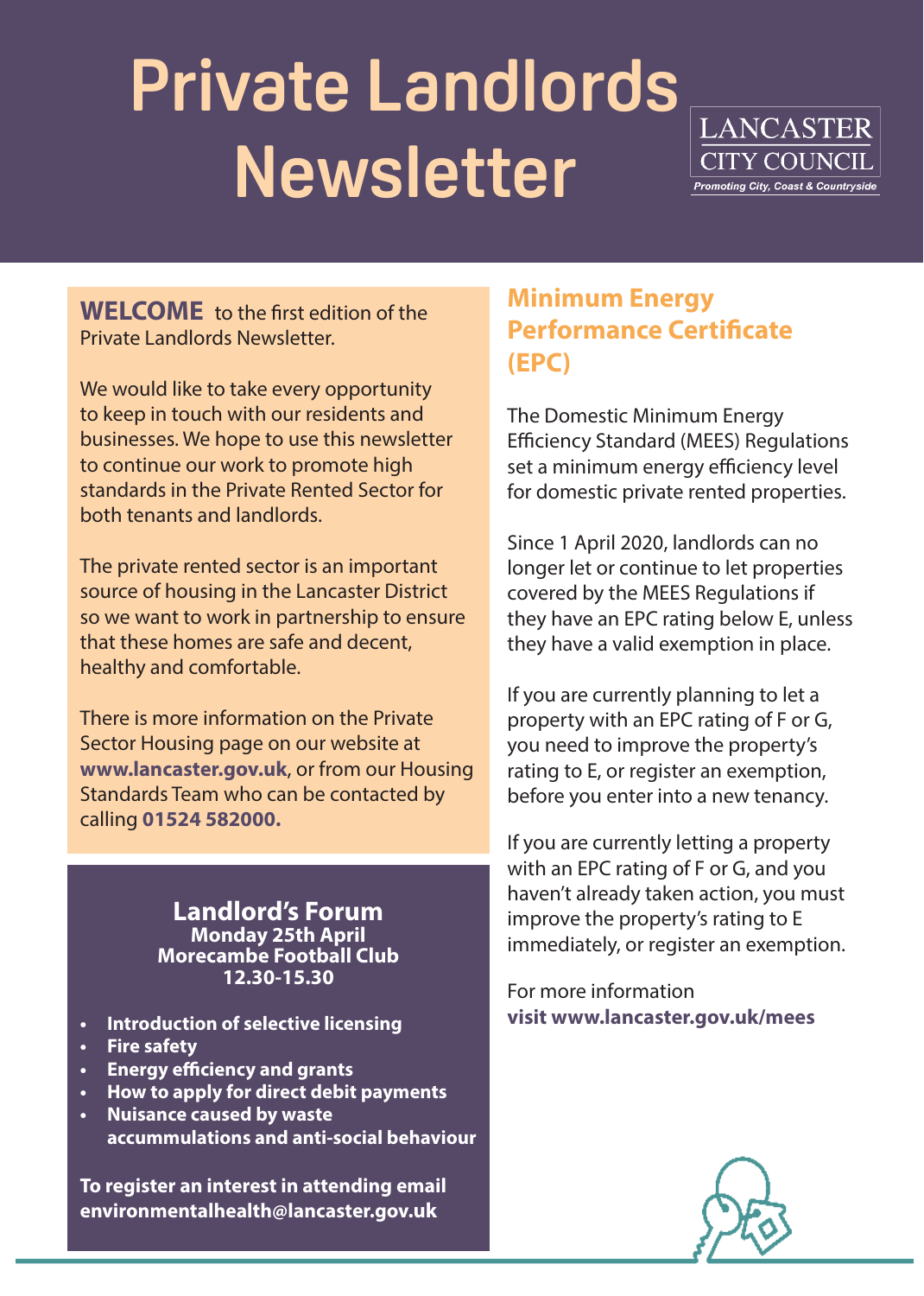## **Energy Conservation**

With the residential sector accounting for a fifth of carbon emissions, the government is committed to significantly improving the energy efficiency of the housing stock.

 The scheme aims to improve the energy efficiency of homes occupied by households (owned or privately rented) with a combined annual income of no more than £30,000 to help reduce fuel poverty and contribute toward carbon reduction targets.



Properties eligible for the grant are those with a low Energy Performance Certificate (EPC) rating of D, E, F or G.

The grants are available through 'Cosy Homes in Lancashire' (CHiL) the affordable warmth initiative established by Local Authorities in Lancashire in 2015.

The qualifying measures for properties include solid wall insulation, underfloor insulation, cavity, loft and room in roof insulation, solar thermal, solar PV, air source heat pumps, single glazed window upgrades and external door improvements. The funding does not include gas boiler replacements.

The grant scheme is worth up to £10,000 per property for qualifying measures. Tenants can apply with their landlord's permission, but the landlord will be expected to pay a third of the cost of measures.

To take advantage of this funding and for further information visit **www.chil.uk.com**, email enquiries@rheaprojects.co.uk or call their office on 03306 061 488.



## **Household Support Fund**

Helping residents experiencing financial hardship to pay for essential living costs over the winter months

To apply, visit lancaster.gov.uk/hsf